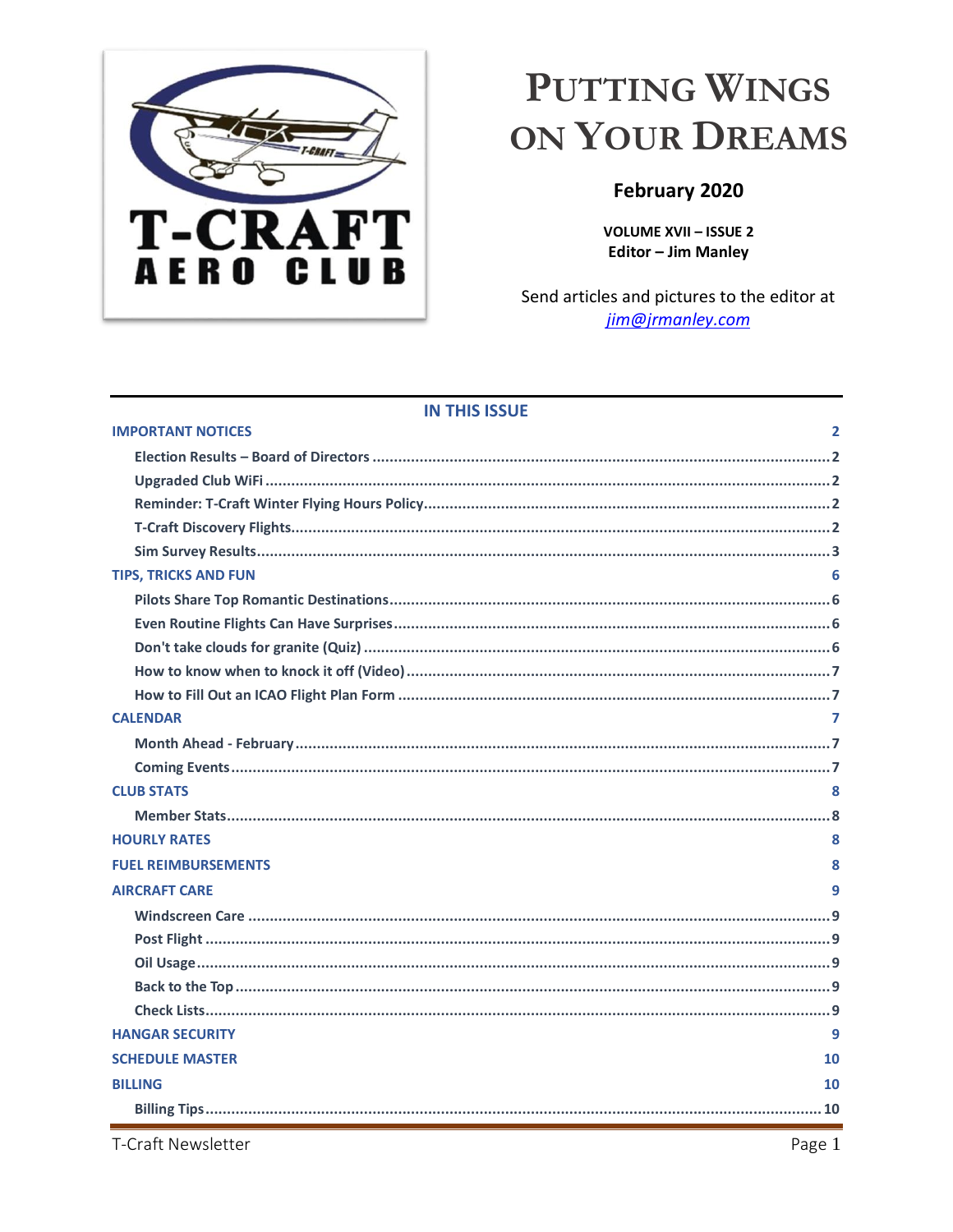## **IMPORTANT NOTICES Election Results – Board of Directors**

<span id="page-1-1"></span><span id="page-1-0"></span>At the 29 January meeting, the club elected the following members to the indicated positions.

- President (1-year term) Ivan Sudac
- Secretary (2 year term) Jim Manley
- Director of Maintenance (3-year term) Jim Eyre

Congratualtions to the electees.

Special thanks to Ben Brandt who stepped down after serving as President for nine years.

#### **[Back to the Top](#page-0-0)**

#### **Upgraded Club WiFi**

(Submitted by Jim Hudson, T-Craft Membership Director)

<span id="page-1-2"></span>Thanks to Dennis Wheeler, we have a faster internet/wifi, up to 40mbps from about 10Mbps. You will see two WiFi names: tcraft and tcraft-5G. The password is the same as before, so most likely your device will connect automatically tcraft (2.4Ghz). To select the faster WiFi, choose tcraft-5G (5.0 Ghz), same password.

## **[Back to the Top](#page-0-0)**

#### **Reminder: T-Craft Winter Flying Hours Policy**

(Submitted by Reggie Sellers, T-Craft Accounts Director)

<span id="page-1-3"></span>Our club "use it or loose it" policy offers some relief for bad winter weather. Section 5.6 Winter flying hours says:

**"**During the months of December, January and February the monthly "use it or lose it" minimum flying charges may be combined in any of these three months. For example, if a member did not fly in December or January but flew the equivalent of three hours of 152 time in February, the December, January and February "use it or lose it" dollars would be applied to the February billing period. The same is true if the 3 hours were flown in any of the three winter months. If a member did not fly in any of the three winter months they will be charged for three hours of "use it or lose it" time in the February billing period."

## **[Back to the Top](#page-0-0)**

#### **T-Craft Discovery Flights**

(Submitted by Jim Hudson, T-Craft Membership Director)

<span id="page-1-4"></span>Many of you are probably aware that we offer discovery flights. It's not too well advertised, but with goggle and other search engines folks find out about them. We do quite a few discovery flights each year, and have several members join or get on the wait list after a discovery flight. This is the link on our webpage that talks about what we offer. [http://t-craft.org/learning\\_to\\_fly.htm](http://t-craft.org/learning_to_fly.htm)

I gave a birthday discovery flight earlier this month to Chris Lloyd and his wife Shanae, an aspiring young aviator. Shanae rode along and was quiet in the back taking lots of photo's. Unbeknownst to me they put together a very nice video of the flight and sent me the link a few days ago.

<https://www.youtube.com/watch?v=-b7FHjOaEC4>

It was very well done and though I'd share we everyone. The shadow of the plane on the landing is very cool.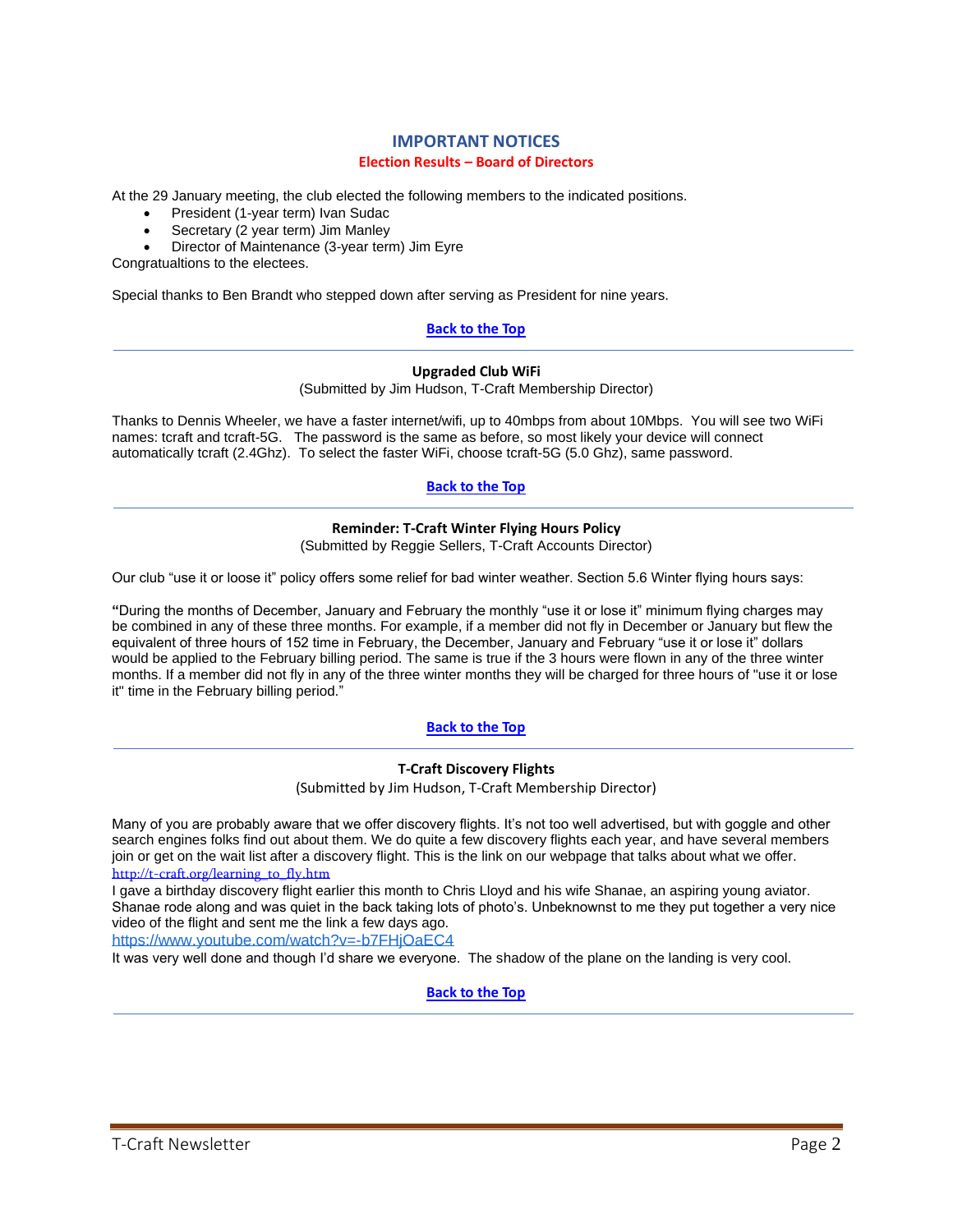#### **Sim Survey Results**

#### (Submitted by Jim Hudson, T-Craft Membership Director)

<span id="page-2-0"></span>The following are the results of the Sim survey. There seems to be enough interest in a Flight Simulator to pursue further. The board agreed to open this up for discussion and membership vote at the February membership meeting. 65 out of 106 members responded to the survey.

#### **Question 1**

28 were interested in a sim, 26 were not, and 11 were not sure.

The response to question #3 indicates that 40 members would be willing to pay \$300 join fee for the privilege to use the sim. If that were to be the case, that's \$12,000. Which would pay for the sim.

Usage / year estimate from questions #3 using mid range of the usage per each range.

2.5 hours  $x = 25 = 62.5$ 8 hrs x 12= 96 12 hrs  $x = 12$  $20x 2 = 40$ 

Total 210.5 hours @ 30/hr = \$6,315

If members paid for the unit with a \$300 join fee, an hourly fee would be much lower than \$30/hr, whatever is required for the cost of supporting the sim.

#### **Question 4** - Live ATC

18 would be willing to pay \$10/mo for that feature. That would pay for the \$145 fee for 15 hours/mo usage.

#### **Question 5** – Instrument ground class.

There seems to be a surprising amount of interest in an instrument ground class, 40 out of 65 responded that they would be interested.

#### **Question 6** – Comments

The comments are listed at the end



| <b>ANSWER CHOICES</b>                                                                                                    | $\overline{\phantom{a}}$ | RESPONSES Y |    |
|--------------------------------------------------------------------------------------------------------------------------|--------------------------|-------------|----|
| Yes                                                                                                                      |                          | 43,08% 28   |    |
| v No (if no - do not answer the rest of the sim questions - go to the end and answer the last question, then click Done) |                          | 40.00% 26   |    |
| - Not Sure                                                                                                               |                          | 16.92%      | 11 |
| <b>TOTAL</b>                                                                                                             |                          |             | 65 |



| <b>ANSWER CHOICES</b>                                                                       | ٠ | <b>RESPONSES</b> | ٠  |
|---------------------------------------------------------------------------------------------|---|------------------|----|
| VFR - towards Private Pilot Rating<br>٠                                                     |   | 7.69%            | 3  |
| VFR - Practice (Instrument proficiency, complex airspace, backcountry familiarization)<br>٠ |   | 61.54%           | 24 |
| IFR - towards an instrument or CFII rating<br>٠                                             |   | 56.41%           | 22 |
| IFR - IPC/Currency/proficiency<br>٠                                                         |   | 64.10%           | 25 |
| <b>Total Respondents: 39</b>                                                                |   |                  |    |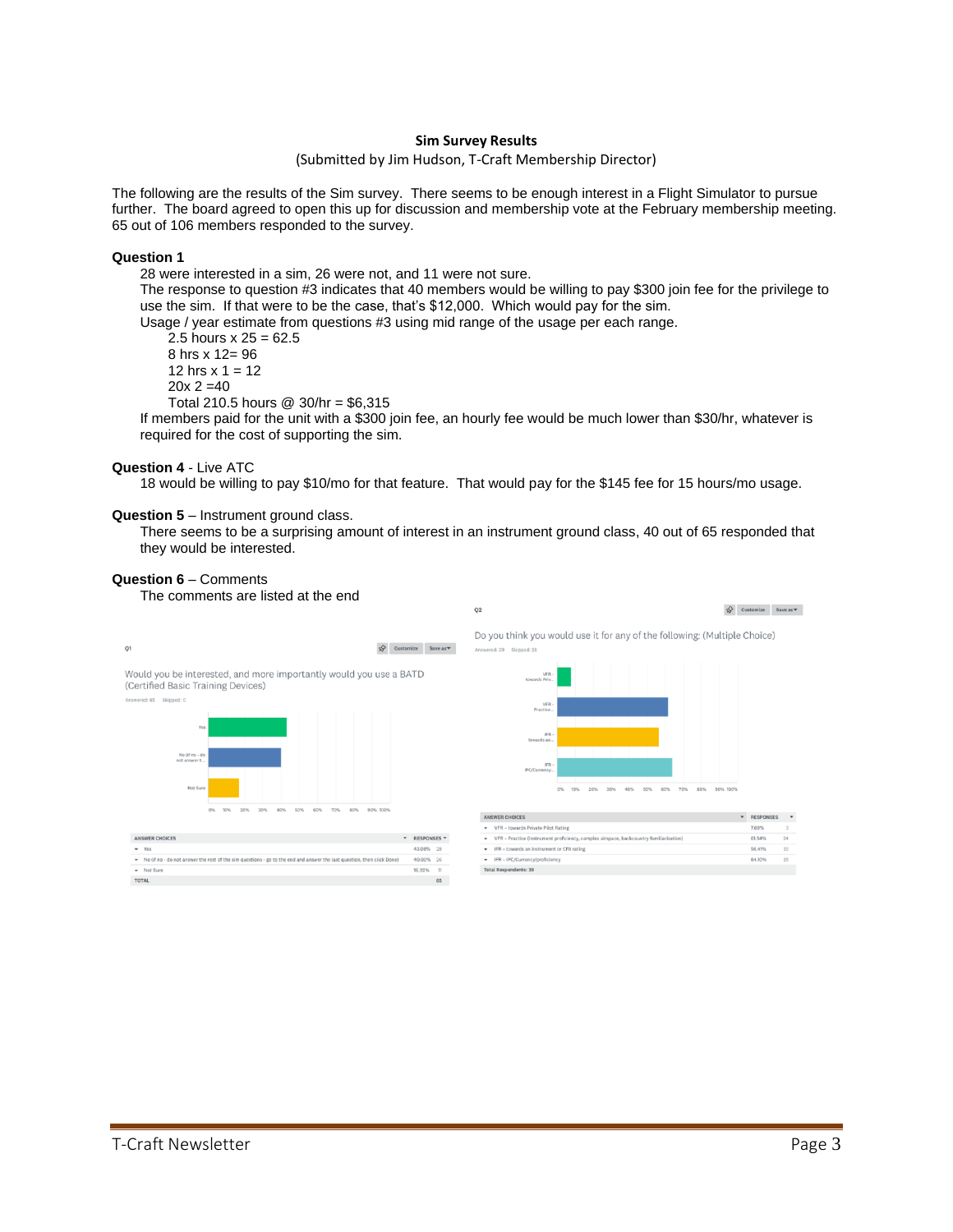$Q3$ 

 $Q<sub>5</sub>$ 

#### $\bigotimes \quad \text{Customize} \qquad \text{Save as} \blacktriangledown$

 $\bigotimes \hspace{-3.8mm} \bullet \hspace{3.8mm} \text{Customer} \hspace{3.8mm} \text{Save as} \blacktriangledown$ 

 $Q<sub>4</sub>$ 

1) How much would you anticipate using the Sim per Year. A potential cost model is \$300 one time Sim join fee and \$30/hr after initial training. Instructor rates if required would be in addition to the Sim rate



|                                          | ------------ |                |
|------------------------------------------|--------------|----------------|
| 1-5 hours<br>$\;$                        | 62.50%       | 25             |
| 6-10 hours<br>$\blacksquare$             | 30.00%       | 12             |
| 11-15 hours<br>٠                         | 2.50%        |                |
| $-16-20$ hours                           | 0.00%        | Ω              |
| More than 20<br>$\overline{\phantom{a}}$ | 5.00%        | $\overline{2}$ |
| <b>TOTAL</b>                             |              | 40             |
|                                          |              |                |

 $\label{eq:1} \bigotimes \hspace{-3.8mm} \bigotimes \hspace{3.8mm} \text{Customize} \hspace{3.8mm} \text{Save as} \, \blacktriangledown \hspace{3.8mm}$ 

1) Would you use the Live ATC Feature and be willing to pay \$10/mo.for in addition to the sim rate.



| <b>ANSWER CHOICES</b> | <b>RESPONSES</b><br>٠ | ٠  |
|-----------------------|-----------------------|----|
| Yes<br>٠              | 42.86%                | 18 |
| $-$ No                | 57,14%                | 24 |
| <b>TOTAL</b>          |                       | 42 |
|                       |                       |    |

On a related topic. Would you be interested in a Instrument Ground Class for<br>the Instrument rating Knowledge Test, along with some instrument flying tips. This would not require use of the sim.



#### **Comments** 25 responses out of 65 who took the survey

*The cost advantage is not good enough for me to see a great benefit for the club.*

*We would need to finance this separately and ahead of the purchase by creating a sub level of membership to assure the support is really there. The priority for the club should be a replacement 182 and IFR upgrade for 64L.* 

*If I decide to get current, a ground school refresher would be a great way to start. Just don't know if I want to do that at the moment.* 

*I do think it would be a valuable tool for instrument students, maybe even private pilot students, but I don't see me using it.* 

*Thanks for doing the research and bringing these opportunities to the club members to vote.*

*If sim costs 30 an hour, I would rather fly our 152 at 65 an hour. Flying is a treat, whatever I learn is extra. Sim flying is hard work without the joy of flying.*

*I'm too lazy to go for an instrument ticket. i do IFR on roads and RRs.*

*Although it may be a great resource in the future, there are higher priority investments. The club should invest in a third Cessna 182. Equally important is investing in dual Garmin G5's and a Garmin GPS for 64R. This would mitigate* 

```
T-Craft Newsletter Page 4
```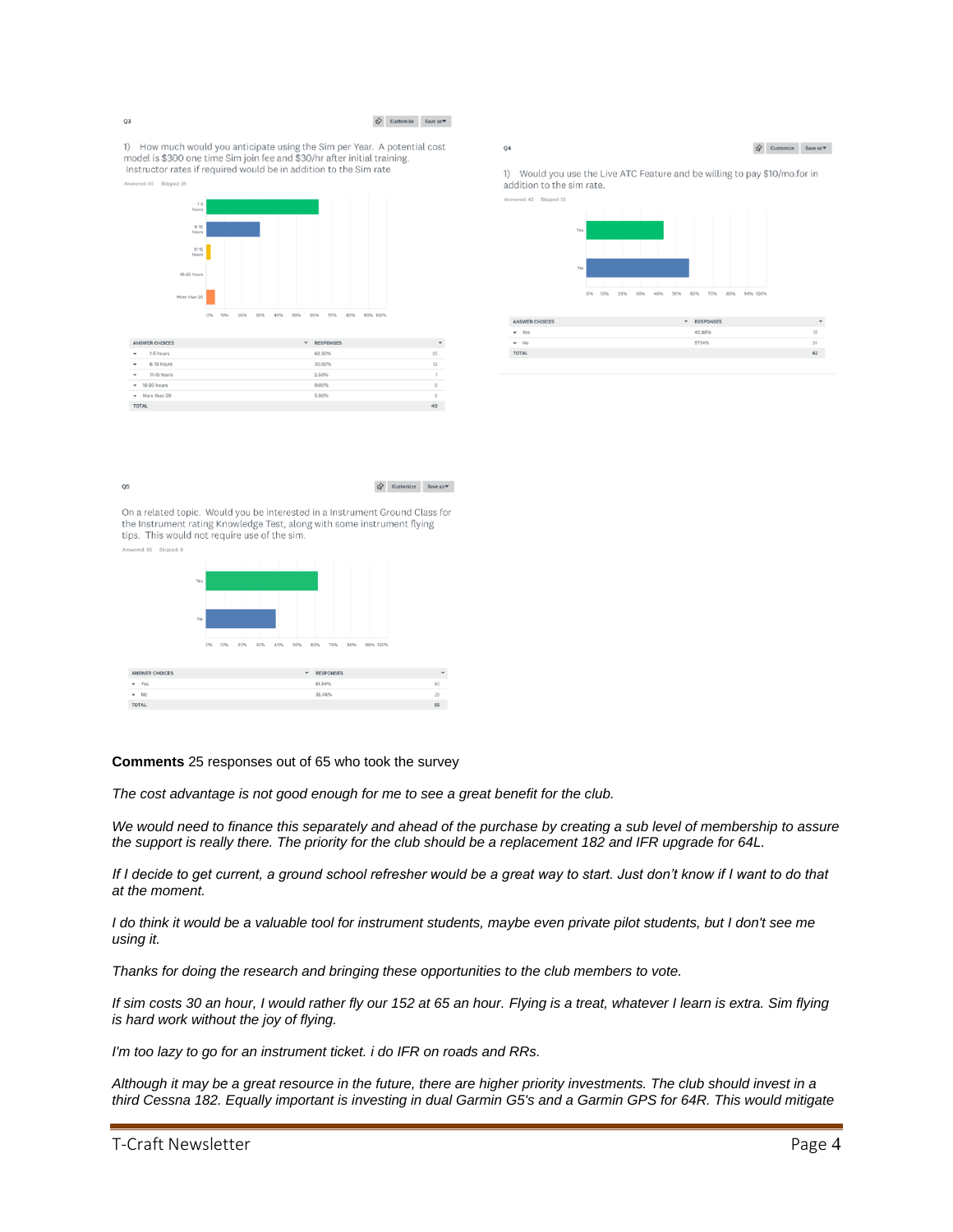*the need for a flight simulator. 686 is a high use trainer and we need another Cessna 172 comparable to it's*  capability. Only after these investments and the club has had some time to gain revenue, would I entertain the idea of *a flight simulator.*

*Having more than one C-172 available for instrument training would be more useful.* 

*Real life is better than simulation. Humans are better teachers than machines*

*At this time I do not see much advantage to me in purchasing a sim, since I am not instrument rated, and do not plan to upgrade anytime soon.*

*I love the flight simulator idea for the club.*

*We do not have a dedicated room, i think better to update our aircraft for instrument if we are going to spend money plus we need our new airplane*

*better to invest in upgrade of 64R, 93F avionics or whatever bird replaces 91X.*

*I have concerns about the club straying too far from a basic flying club. We're way too close to becoming a FBO.*

*For the pricing, I would be hesitant to pay an upfront cost (sim join fee). I would rather pay more per hour than a lot up front. Maybe something like this: \$45/hour for non Sim Member \$30/hour for Sim Member (\$300 due) Then we'd receive revenue from people who want to "try it out" who might not be wanting to fully "buy in".*

*You might consider allowing use by non-member students of member instructors.*

*Would simulator time count toward the 1 hour use-it-or-lose-it time each month?*

*I* support the instrument ground class but *I think our eaa chapter already does this. I used a bafd for my instrument ticket and it was great for learning the buttons and holds. It would be great for proficiency as it does count. However*  we aren't a flight training club primarily. As such, we can accomplish learning procedures and flying into different *airports with flight sim and a desktop. Only difference is you can't apply it to currency. The argument that more of us should fly under the hood so we don't perish like Lan is flawed. That was from poor decision making not inability to fly by instruments. The simulator would be a BAD IDEA for vfr pilots to keep proficient at flying under the hood. You need to be moving to get spatial disorientation to learn to ignore the sensations and to focus on instruments. For these reasons I vote against this and for buying a flight sim. I'll donate the yoke.*

We are a flying club not necessarily a training organization (even though a lot of us take training in the club planes). *While I agree with the need for proficiency, my goal is to come to the airport to pilot an aircraft. I am not opposed to the club having a sim as long as the cost is 100% borne by the users only and not the club as a whole.*

*While not really OPPOSED to the idea of a simulator, it seems pretty expensive and the join fee of \$300 and hourly*  fees seem pretty high to me for a simulator. Also, the ongoing costs seem quite high to me. However, I do not have *an instrument rating and probably will not add one at this stage in my flying. My 2 cents, thanks.*

*I think the sim would be beneficial if enough members are interested to pay for it with out any club expense. I think something along the lines of \$300 one time fee for the privilege to use it is a good idea, however the hourly rates should be less, enough to cover upgrades, maintenance of the unit.*

*I love the idea, but I'm not sure it's for me. As a VFR only pilot of course I feel IMC practice is important, but including the instructor cost for some training I feel at this price I'd just as soon go up in the 172's for training anyway.*

*If this frees up 686 at all I'm in*

*I think this is a very interesting idea. I am not sure if I would personally use it, as when I have the time and if I am paying for the time, I would likely lean towards actual flying rather than simulated.*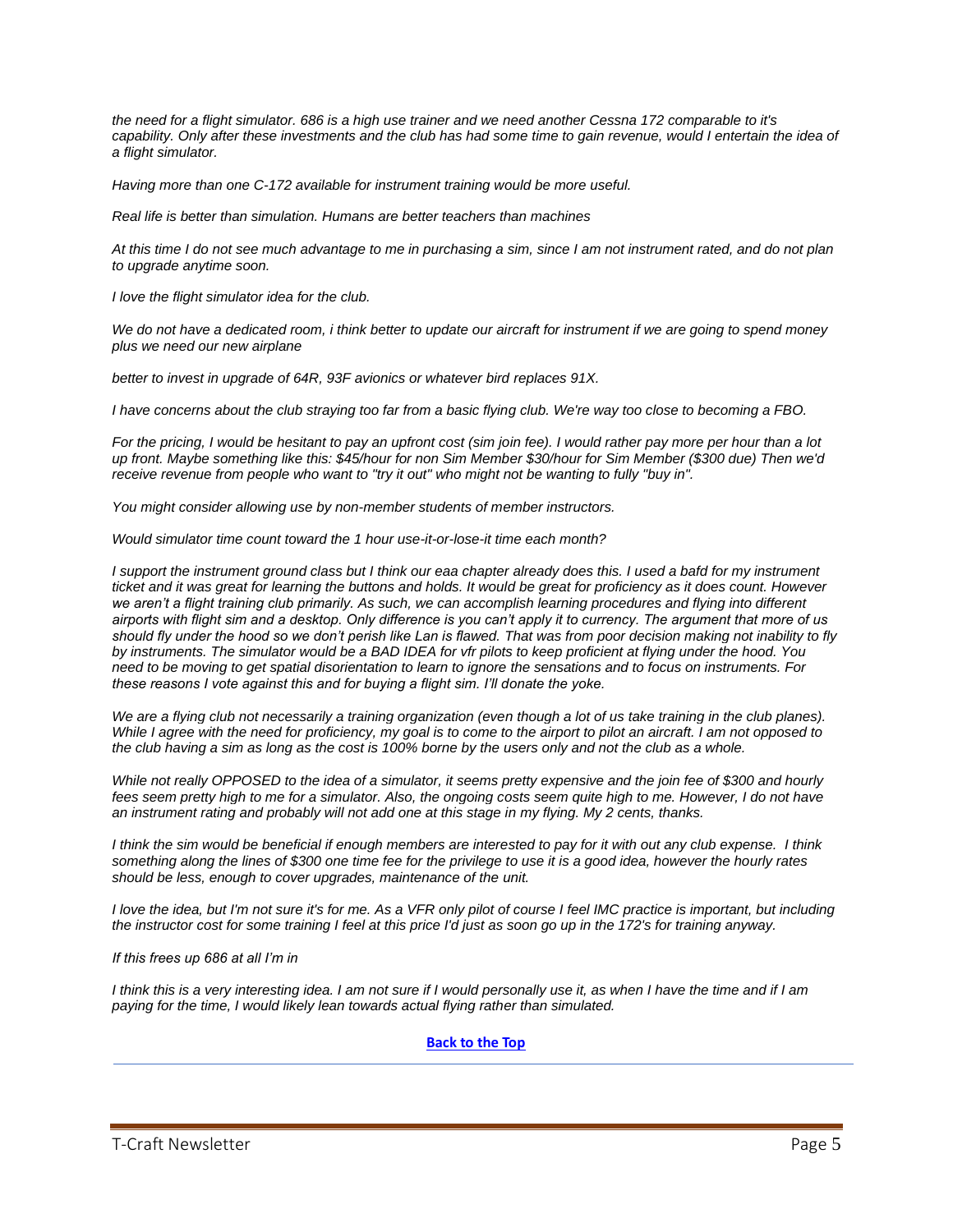## **TIPS, TRICKS AND FUN**

## **Pilots Share Top Romantic Destinations**

(Reprinted from AOPA ePilot)

<span id="page-5-1"></span><span id="page-5-0"></span>

Move over, Cupid: These pilots know how to go all out to woo their true love! Instead of a bow and arrow, they use an airplane or helicopter. [Read](https://www.aopa.org/news-and-media/all-news/2020/january/30/pilots-share-their-top-romantic-destinations?utm_source=epilot&utm_medium=email)  more

**[Back to the Top](#page-0-0)**

**Even Routine Flights Can Have Surprises** (Reprinted from Air Facts Journal )

<span id="page-5-2"></span>Not long after I had checked the weather on the club computer, I heard something through the open door. I rushed outside and saw a magnificent Spitfire passing by the tower, at high speed and low altitude. I was told that warbirds would be returning from an airshow that had taken place south of Paris, and that some of them would land in Le Touquet before getting back to their home base in the UK. Read more



**[Back to the Top](#page-0-0)**

#### **Don't take clouds for granite (Quiz)** (Reprinted from AOPA ePilot)

<span id="page-5-3"></span>Obstacle departure procedures straddle the line between IFR and VFR flying. Test your knowledge with **[this AOPA Air Safety Institute quiz](https://click.mail.aopa.org/?qs=d90cc496dd31bf808ed0f04126059749d96020eb6dc09b05849aa609218d249ce2fff44cb779c14d15af7e5a5dbda20cacaac9e65cdd4b6b10a8ab82a6301443)**

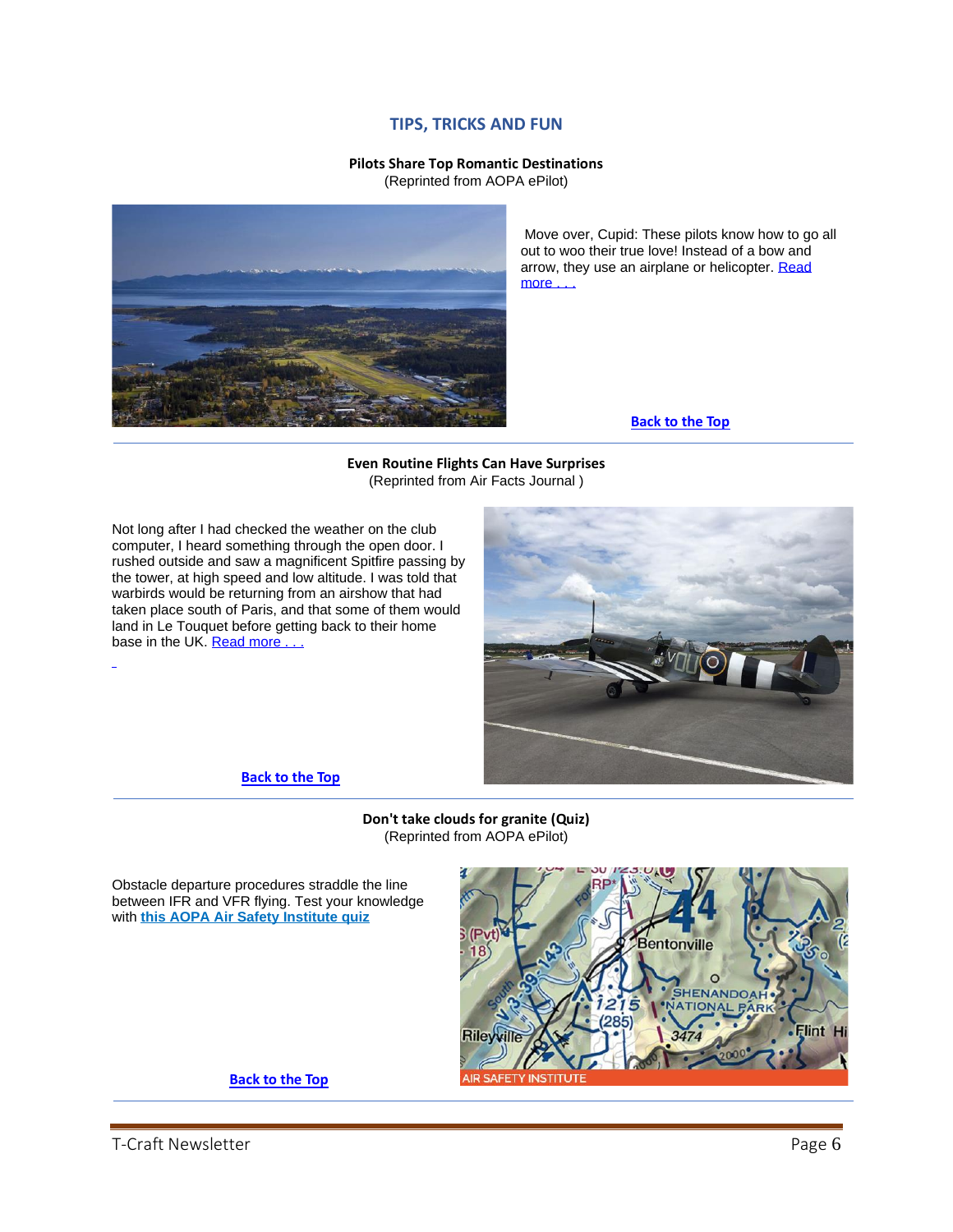#### **How to know when to knock it off (Video)** (Reprinted from AOPA ePilot)

<span id="page-6-0"></span>

Knowing when to abort a takeoff is an important skill. Learn how to choose an abort point if your takeoff roll isn't going as planned in [this AOPA Air Safety Institute video.](https://click.mail.aopa.org/?qs=d90cc496dd31bf803b03ded2198b48d02d5433ba0e2e6e424a76fc32e63631bd7f45d47317e1372e6acd58f18fbd93fd811ee2a6bbdb2a9c)

#### **[Back to the Top](#page-0-0)**

#### **How to Fill Out an ICAO Flight Plan Form** (Reprinted from Sporty's iPad Pilot News)

<span id="page-6-1"></span>

| U.S.Department of Transportation                           | <b>International Flight Plan</b>                                            |              |
|------------------------------------------------------------|-----------------------------------------------------------------------------|--------------|
| Federal Automobile Automobile<br>ADORE SSEEUSY<br>PRIORITY |                                                                             |              |
|                                                            |                                                                             |              |
| <=FF                                                       |                                                                             |              |
|                                                            |                                                                             | <=           |
| FILING TIME                                                | <b>ORIGINATOR</b>                                                           |              |
|                                                            | $\leq$<br>n.<br>$X = 1 - 1$<br>- 1                                          |              |
|                                                            | SPECIFIC IDENTIFICATION OF ADDRESSEE(S) AND / OR ORIGINATOR                 |              |
|                                                            |                                                                             |              |
| 3 MESSAGE TYPE                                             | 7 AIRCRAFT IDENTIFICATION<br><b><i>B FLIGHT RULES</i></b><br>TYPE OF FLIGHT |              |
| $\leq$ =(FPL                                               |                                                                             | <=           |
| <b>DISBARDER</b>                                           | TYPE OF AIRCRAFT<br>WAKE TURBLE ENCE CAT<br>10 EQUIPMENT                    |              |
|                                                            | ı                                                                           | <=           |
| 13 DEPARTURE AERODROME                                     | TIME<br>$\leftarrow$                                                        |              |
|                                                            |                                                                             |              |
| <b>15 CRUISING SPEED</b>                                   | LEVEL<br>ROUTE                                                              |              |
|                                                            |                                                                             |              |
|                                                            |                                                                             |              |
|                                                            |                                                                             |              |
|                                                            |                                                                             | <=           |
|                                                            |                                                                             |              |
|                                                            |                                                                             |              |
|                                                            | TOTAL EET                                                                   |              |
| 16 DESTINATION AERODROME                                   | ALTN AERODROME<br>2ND ALTN AERCIDROME<br>HR MN                              |              |
|                                                            |                                                                             | $\leq$       |
|                                                            |                                                                             |              |
| 18 OTHER INFORMATION                                       |                                                                             |              |
|                                                            |                                                                             |              |
|                                                            |                                                                             | $\leq$       |
|                                                            | SUPPLEMENTARY INFORMATION INOT TO BE TRANSMITTED IN FPL MESSAGES).          |              |
| 19<br>ENDURANCE                                            | <b>EMERGENCY RADIO</b>                                                      |              |
| 164 MW                                                     | PERSONS ON BOARD<br>184<br><b>Viral</b><br><b>ELBA</b>                      |              |
| EI                                                         | PI<br>R                                                                     |              |
| SURVIVAL EQUIPMENT                                         | <b>JACKETS:</b>                                                             |              |
|                                                            | LIGHT FLUORES<br>$-1344$<br>VHF<br>POLAR DESERT MARITIME JUNCEE             |              |
|                                                            |                                                                             |              |
| DINGHIES                                                   |                                                                             |              |
| NUMBER CAPACITY COVER                                      | COLOR<br><=                                                                 |              |
| D/                                                         |                                                                             |              |
| <b><i>NRCRAFT COLOR AND MARKINGS</i></b>                   |                                                                             |              |
| A                                                          |                                                                             |              |
| <b>REMARKS</b>                                             |                                                                             | $\leftarrow$ |
| N                                                          |                                                                             |              |
| PILOT IN COMMAND<br>$C_I$                                  | $\leq$                                                                      |              |

After several years of delays, the requirement to file flight plans in U.S. using the ICAO format is finally here. Beginning on August 27, 2019, all flight plans must be submitted using the [international standard form.](https://www.faa.gov/documentLibrary/media/Form/FAA_7233-4_PRA_07-31-2017.pdf)

Fortunately, most of the major iPad apps and online web planning services support the ICAO flight plan form as an option when submitting a flight plan, so the infrastructure is in place to make it an easy transition for you. Read more ...

**[Back to the Top](#page-0-0)**

## **CALENDAR**

#### <span id="page-6-2"></span>**Month Ahead - February**

<span id="page-6-3"></span>

| S M T W T F S                         |  |  |   |
|---------------------------------------|--|--|---|
|                                       |  |  | 1 |
| 2 3 4 5 6 7 8                         |  |  |   |
| 9 10 11 12 13 14 15                   |  |  |   |
| 16 17 18 19 20 21 22                  |  |  |   |
| 23  24 <mark>25</mark> 26  27  28  29 |  |  |   |

<span id="page-6-4"></span>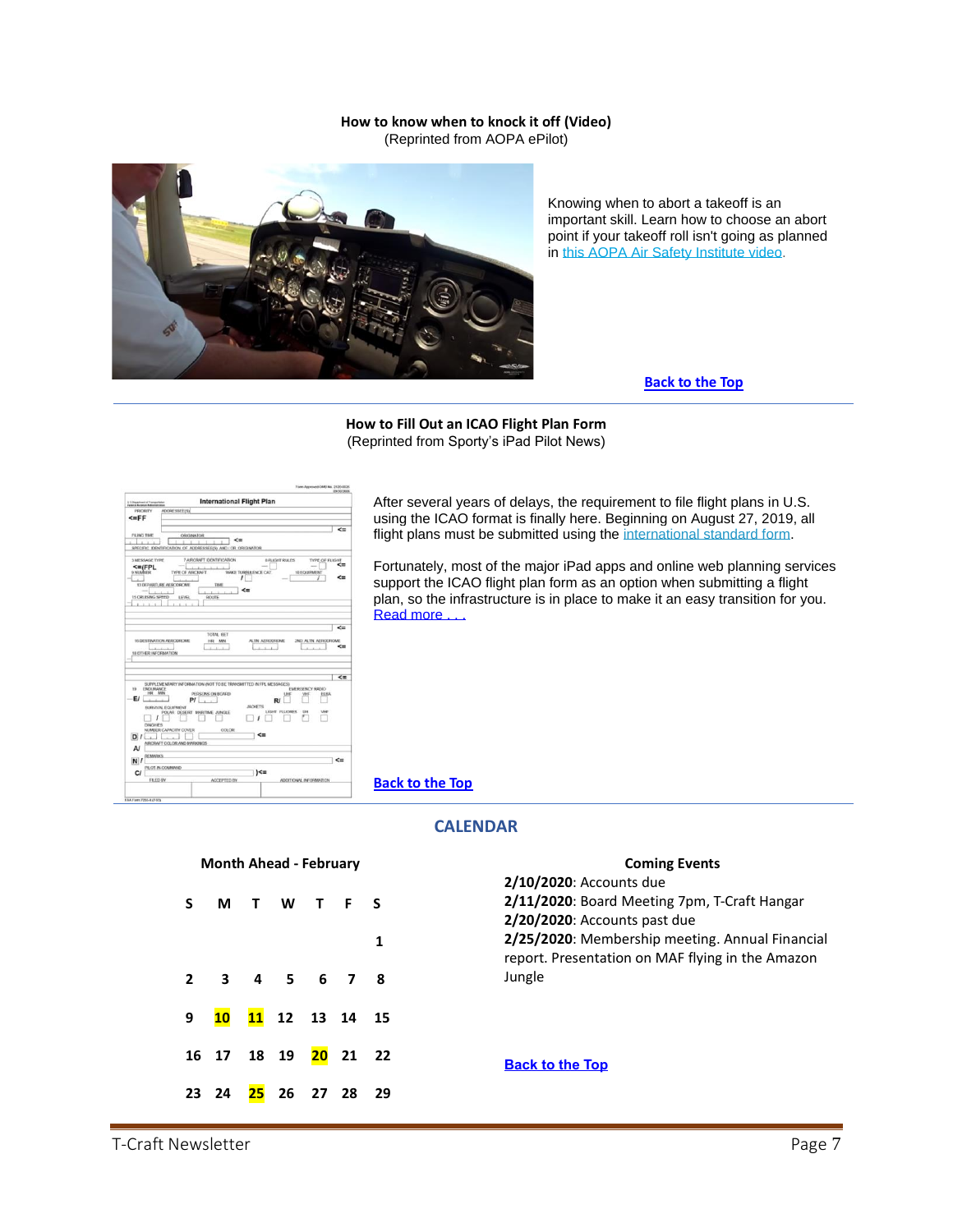## **CLUB STATS**

#### **Member Stats**

<span id="page-7-1"></span><span id="page-7-0"></span>106 Members On wait list. Class I Members (34%) Class II Members (66%) Inactive (voluntary)(6 are student pilots) Suspended (21%) BFR/Med/Attendance/Billing, Including 12 Inactive

**Member Ratings**

<span id="page-7-2"></span>11 Student Pilots (9 suspended or inactive) 65 Private Pilots

18 Commercial Pilots 12 Air Transport Pilots 38 Instrument Rated Pilots (not all are current)

BFRs

**Accomplishments** Tad Jones – IFR Written Exam

## **HOURLY RATES**

### **(New Rates Effective 1/31/2019)**











 N1293F N9989E N7593S  $$90.00$  \$128.00  $$128.00$ 

#### **[Back to the Top](#page-0-0)**

## **FUEL REIMBURSEMENTS \$4.70 per gallon**

<span id="page-7-4"></span><span id="page-7-3"></span>We receive a significant discount from the AV Center published prices. **PLEASE REMEMBER TO REMOVE YOUR FUEL RECEIPT** from the fuel pumps so others will not see our fuel price. Also, please do not broadcast our price to non-members.

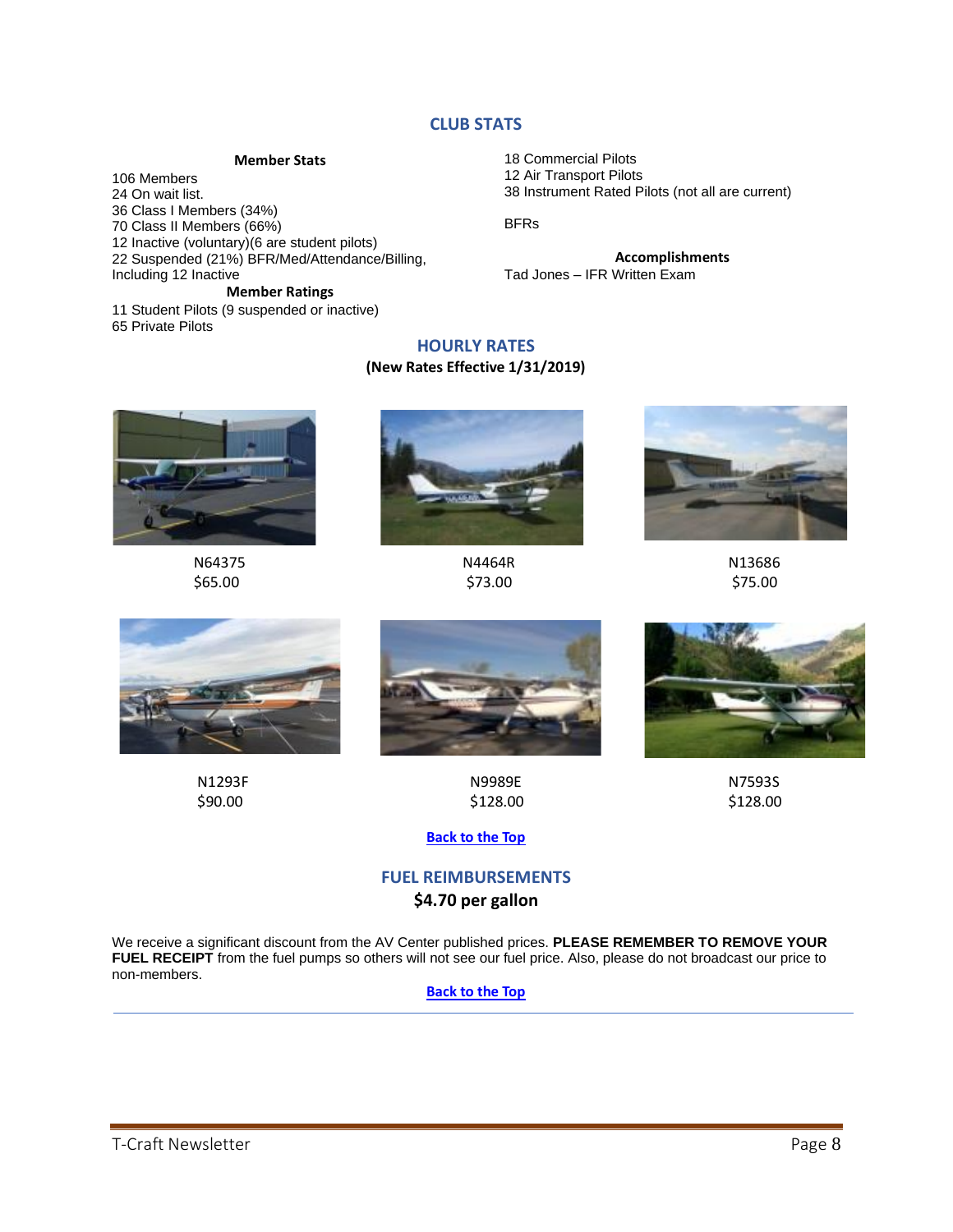## **AIRCRAFT CARE**

#### **Windscreen Care**

<span id="page-8-0"></span>When cleaning the windscreen, use only vertical strokes. Do not use circular strokes. Over time, circular movement of the cleaning towel will leave a corresponding mark in the screen that will require replacement.

#### **Post Flight**

<span id="page-8-1"></span>We are continuing to see many instances of lack of care and taking the time to make sure that you're (and our) planes and hanger are put away properly. Gust locks, pitot tube covers not installed, flaps left down, doors not locked, seat belts not put away, master left on = dead battery, avionics master not turned off, lights not turned off (except its advisable to leave the beacon light on as a warning the master was left on), bugs not cleaned thoroughly from all leading edges, windows streaked, dirt and trash not cleaned out (plane and hanger), fuel card or keys missing from the key bag, key bag not zipped or put away, hanger door pins not fully secured, hanger doors left open, hanger lights left on, the hanger itself not locked, lock code not returned to 0000. There should be no need for any such reminders, as a matter of common courtesy we should leave an aircraft in a clean condition after we have flown it. We learned as early as first grade, if we create a mess, we clean it up. That's the grown-up thing to do. PLEASE take you time when ending your flight and be vigilant on taking care of these items.

#### **Oil Usage**

<span id="page-8-2"></span>Fellow members/owners - in the big scheme of things OIL is relatively inexpensive. However, over time we have established a norm for each aircraft on how much oil a particular engine is comfortable with. Jim Hudson has taken his time to produce a comprehensive check list for each aircraft. Included in the pre-flight section it states minimum/maximum oil to check for. Do not go by what the POH says, i.e. engine has a 12 qt capacity. 93S for example would blow oil out breather tube along belly of aircraft until dip stick reads 8. Please use checklist for amount of oil necessary for all T-Craft aircraft. As I have repletely said, if you are determined to dump more oil into sump than necessary please present yourself at plane wash to clean the bellies. I keep putting 6-7 Qts oil on back shelf and it disappears quickly. Remember to note oil used on log program. Also putting unnecessary amounts of oil into an engine really screws up any attempt to determine what actual oil usage is. An engine has to work harder if sump is over-filled with oil. Read Aircraft Oil Usage on our web site under Site Index. James Eyre

## <span id="page-8-3"></span>**[Back to the Top](#page-0-0)**

#### **Check Lists**

<span id="page-8-4"></span>The club has developed check list for each bird which contain key information on the plane from the POH and some club specific items; oil levels, tire pressures, reminders to log in-out, and clean up items. It's not mandatory that you use a club check list, in fact many members develop their own, which is a good way to get intimate with the details. We've had laminated version in each aircraft, but over time, they grow legs and walk off. Members are encouraged to print out a copy of the club check list for yourself or download the pdf version and have it on your iPad/phone/tablet or build one for yourself. There's a word file as well as pdf version of the club website under the Fleet page. I'm in the process of updating the check-list to include some of the newer avionics, and other items that crop up. If you happen to find any discrepancies or have comments, let me know – Jim Hudson

#### **[Back to the Top](#page-0-0)**

## **HANGAR SECURITY**

- <span id="page-8-5"></span>• Please check to make sure you don't have the airplane keys or fuel card in your pocket.
- Make sure the plane and hanger are locked and secure; hanger door pins in, doors locked, hanger locked.
- Gust Lock installed, pitot tube cover installed. It gets windy at times in the hanger when the doors are open.